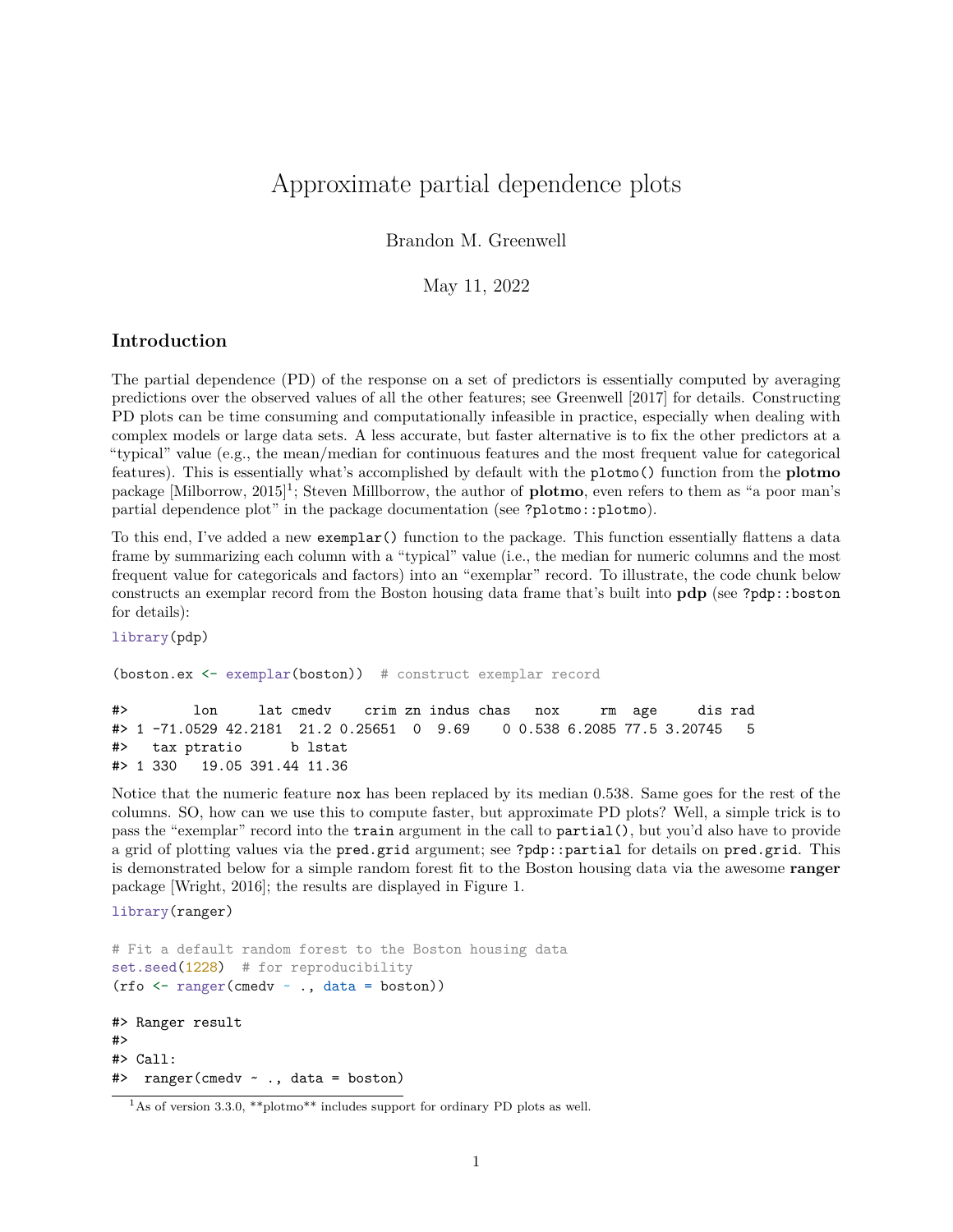#> #> Type: Regression #> Number of trees: 500 #> Sample size: 506 #> Number of independent variables: 15 #> Mtry: 3 #> Target node size: 5 #> Variable importance mode: none #> Splitrule: variance #> OOB prediction error (MSE): 10.19975 #> R squared (OOB): 0.8790243 # Construct plotting grid; evenly spaced grid of 51 values lstat.grid <- data.frame("lstat" = seq( from = min(boston\$lstat), to = max(boston\$lstat), length =  $51$ )) # Approximate PD plot (Figure 1)

```
partial(rfo, pred.var = "lstat", pred.grid = lstat.grid,
       train = boston.ex, plot = TRUE)
```


Figure 1: Marginal effect of lstat on median home value.

To simplify the construction, you can just set approx = TRUE in the call to partial(), as demonstrated below (see Figure 2):

```
partial(rfo, pred.var = "lstat", approx = TRUE, plot = TRUE,
       plot.engine = "ggplot2") # Figure 2
system.time({ # standard PD
 pd1 <- partial(rfo, pred.var = "lstat", grid.resolution = 100)
})
```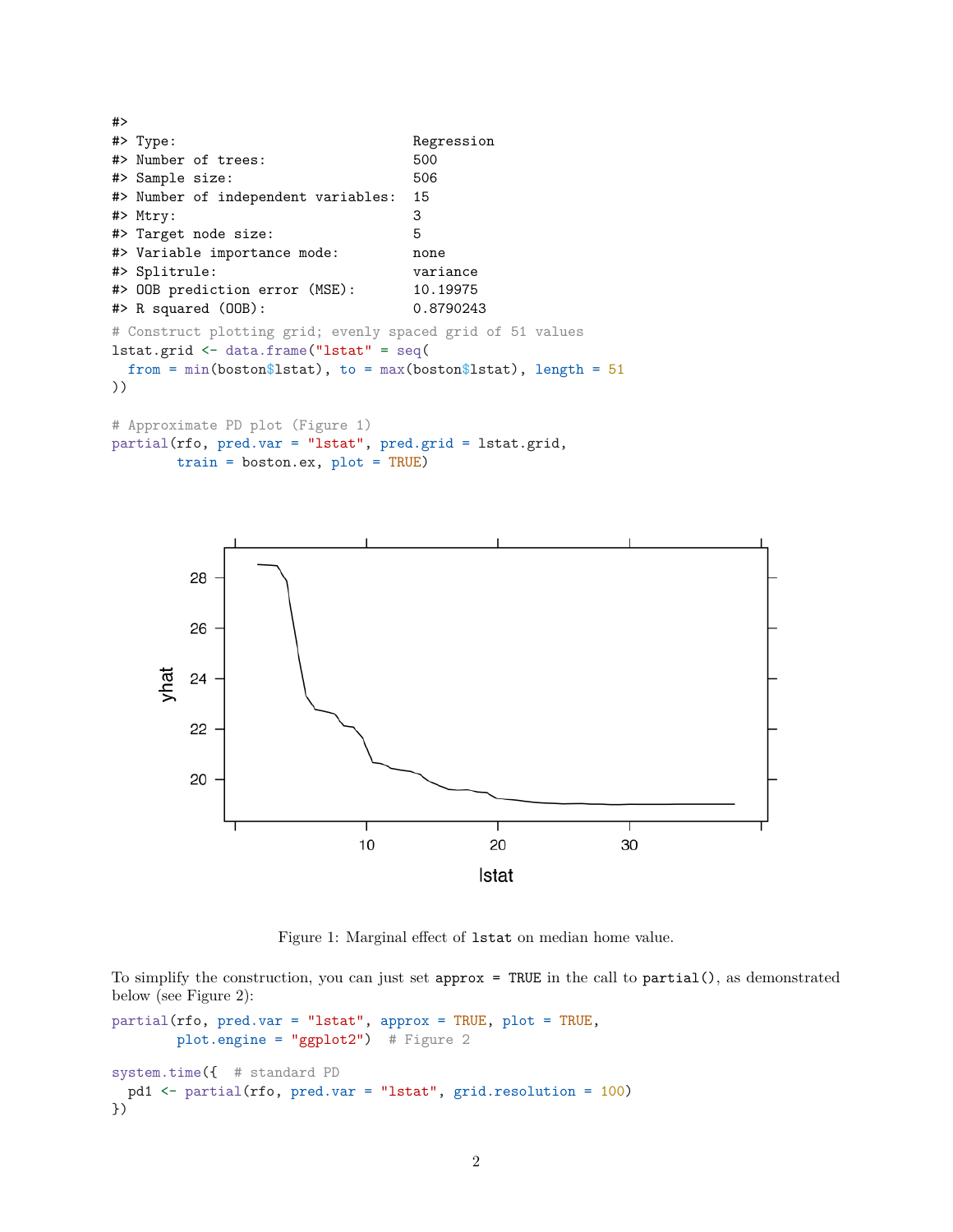

Figure 2: Marginal effect of lstat on median home value using the new approx = TRUE argument.

```
#> user system elapsed
#> 5.002 0.131 1.983
system.time({ # approximate PD
 pd2 \leftarrow partial(rfo, pred.var = "lstat", approx = TRUE, grid.resolution = 100)
})
#> user system elapsed
#> 0.551 0.116 0.576
```
The code chunk below displays the resulting plots in a single display; see Figure **??**. Notice how the two curves are nearly parallel, but the approximate method is much faster to compute.

```
ylim <- range(c(pd1$yhat, pd2$yhat))
palette("Okabe-Ito")
plot(pd1, type = "1", ylim = ylim)lines(pd2, col = 2)legend("topright", legend = c("Original PD plot", "Approximate PD plot"),
       inset = 0.01, lty = 1, col = 1:2, bty = "n")
palette("default")
```
As mentioned in the **plotmo** vignette, an approximate PD plot will differ from the original PD plot in the presence of interaction effects. If there are no substantial interaction effects, the two plots will have a similar shape, but may differ slightly in scale.

## **References**

Brandon M. Greenwell. pdp: An R Package for Constructing Partial Dependence Plots. *The R Journal*, 9(1): 421–436, 2017. doi: 10.32614/RJ-2017-016. URL https://doi.org/10.32614/RJ-2017-016.